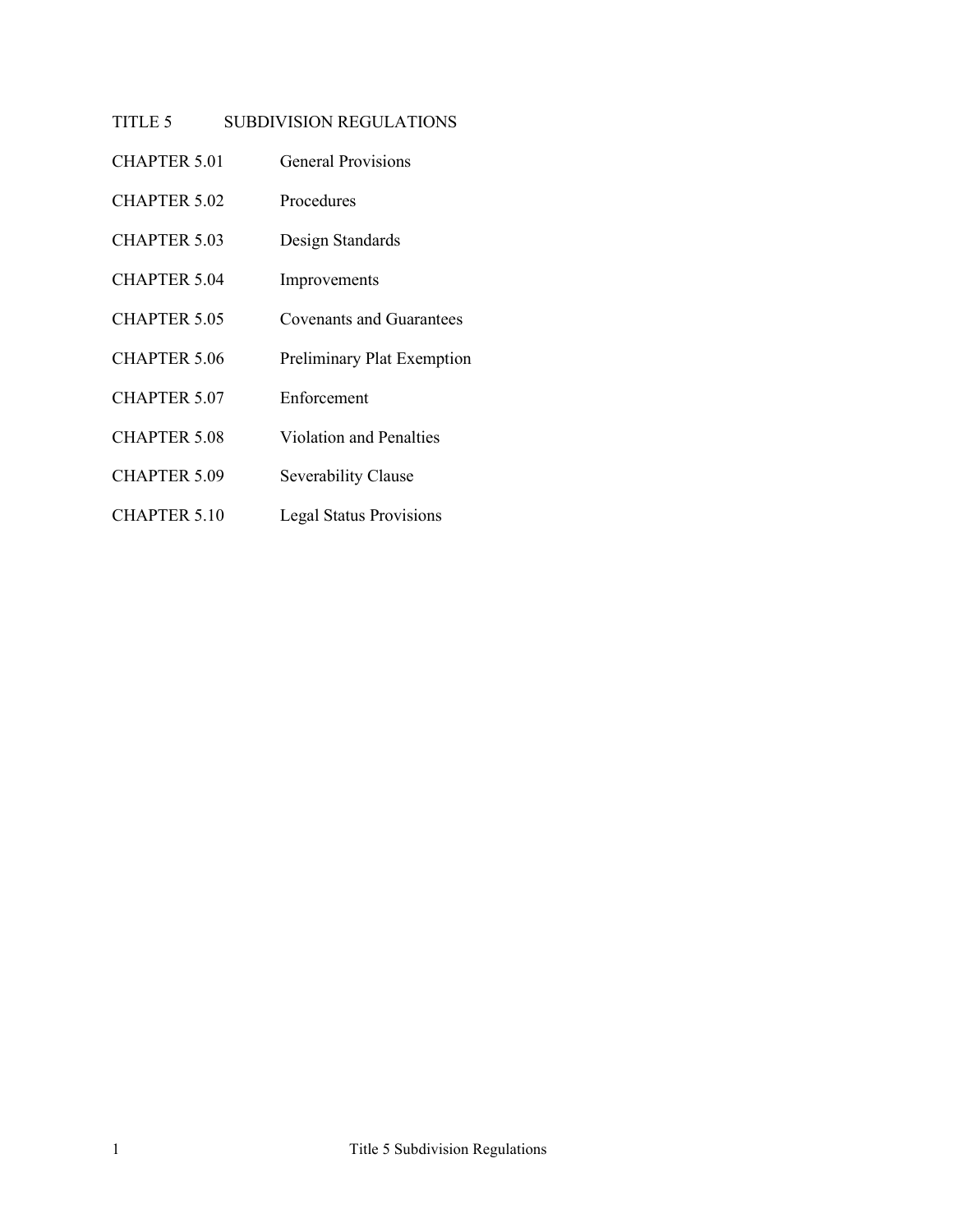## <span id="page-1-0"></span>**CHAPTER 5.01 GENERAL PROVISIONS**

- 5.0101 **Purpose**. These regulations shall be for the purpose of implementing the Brown County Comprehensive Plan by shaping development patterns and providing for consistency in the quality of development.
- 5.0102 **Jurisdiction**. These regulations shall apply within the unincorporated areas of Brown County, South Dakota, and including the incorporated municipalities of Claremont, Columbia, Verdon and Stratford, yet excluding areas of joint jurisdiction with Frederick (1/2 mile), Groton (1 mile), Hecla (1 mile) and Warner (1-1/2 mile). (Ordinance 087 amendment)

## 5.0103 **Extent of Regulations**.

- 1. The provisions of these regulations shall apply to every addition to, or subdivision within, any city or town listed within subchapter 5.0102, provided that if the land or any part thereof included in any such addition or subdivision is within, adjoining or contiguous to the boundaries of any city or town, listed in 5.0102 the plat thereof, before being recorded, shall be submitted to the governing body thereof, which shall thereupon examine the same, and it shall appear that the system of streets and alleys set forth therein conforms to the system of streets and alleys of the existing plat of such city or town, and that all taxes, if any, upon the tract or subdivision have been fully paid, and that such plat and the survey thereof have been executed according to law, such governing body shall approve the same, and the auditor or clerk shall endorse on such plat a certification of acceptance. No plat of any such addition or subdivision so situated shall be entitled to record or be recorded unless the same bears the acceptance certificate of the auditor or clerk.
- 2. Whenever any person wishes to plat any lands outside the boundaries of a municipality which are not included in 5.0103 (1), he/she shall be governed by and proceed in accordance with the provisions of these regulations, except that before recording his/her plat, he/she shall submit the same for review as outlined within these regulations.
- 5.0104 Definitions. For the purposes of this Title, certain terms or words used herein shall be interpreted as follows:

The word person includes a firm, association, organization, partnership, trust, company, or corporation as well as an individual.

The present tense includes the future tense, the singular number includes the plural number and plural number includes the singular.

The word shall is mandatory, the word may is permissive.

The words used or occupied include the words intended, designed, or arranged to be used or occupied.

The word lot includes the words plot or parcel.

The word building includes the word structure.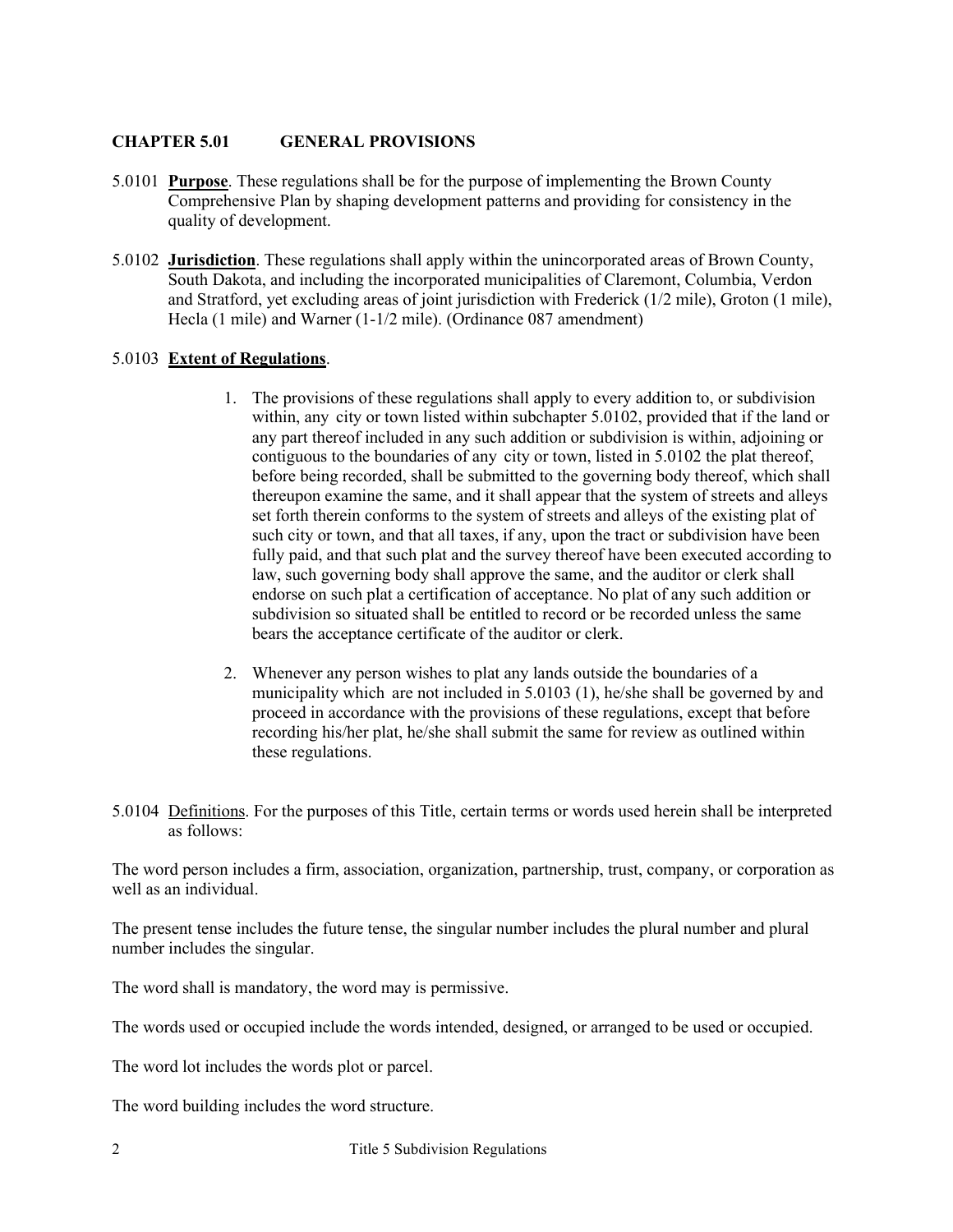ALLEY: A public right-of-way, which is used primarily as a secondary means of access to the abutting property.

BOARD: As used shall mean Board of County Commissioners of Brown County.

BLOCK: A tract or parcel of land bounded by public streets or lands, streams, railroads, unplatted land or a combination thereof.

COMMISSION: Planning and Zoning Commission of Brown County, South Dakota.

CUL-DE-SAC: A street having one end connecting with a public street and being terminated at its other end by a vehicular turn-around.

COUNCIL: Town or city council of a municipality in Brown County, South Dakota.

LOT: A portion of a subdivision or other parcel of platted land, intended as a unit for transfer of ownership or for development.

LOT OF RECORD: A tract of land described as an integral portion of a subdivision plat which is properly recorded in the Register of Deeds Office of Brown County, South Dakota.

COMPREHENSIVE PLAN: A long-range plan for the improvement and development of Brown County, South Dakota, as adopted by the Planning and Zoning Commission and Board of County Commissioners.

IMPROVEMENTS: Pavements, curbs, gutters, sidewalks, water main, sanitary sewers, storm sewers, grading, street signs, plantings, and other items for the welfare of the property owners and the public.

PLAT: A map, drawing, or chart on which the subdivider's plan of the subdivision is presented and which he submits for approval and which will be recorded in final form.

STREET: A thoroughfare, dedicated to public use, which affords a primary means of access to the abutting property.

RIGHT-OF-WAY: A strip of land separating private property from the existing road, street or alley or dedicated in public ownership.

SUBDIVIDER: A person, firm, co-partnership, association, or corporation who submits a proposed subdivision to the Planning Commission.

SUBDIVISION: Subdivision means:

1. The division of a lot, tract, or parcel of land into two or more lots, sites, or other divisions of land for the purpose of transferring ownership or for building development;

2. After the division of land each parcel, tract, or lot forty (40) acres or greater and used exclusively for agricultural purposes shall not be deemed a subdivision.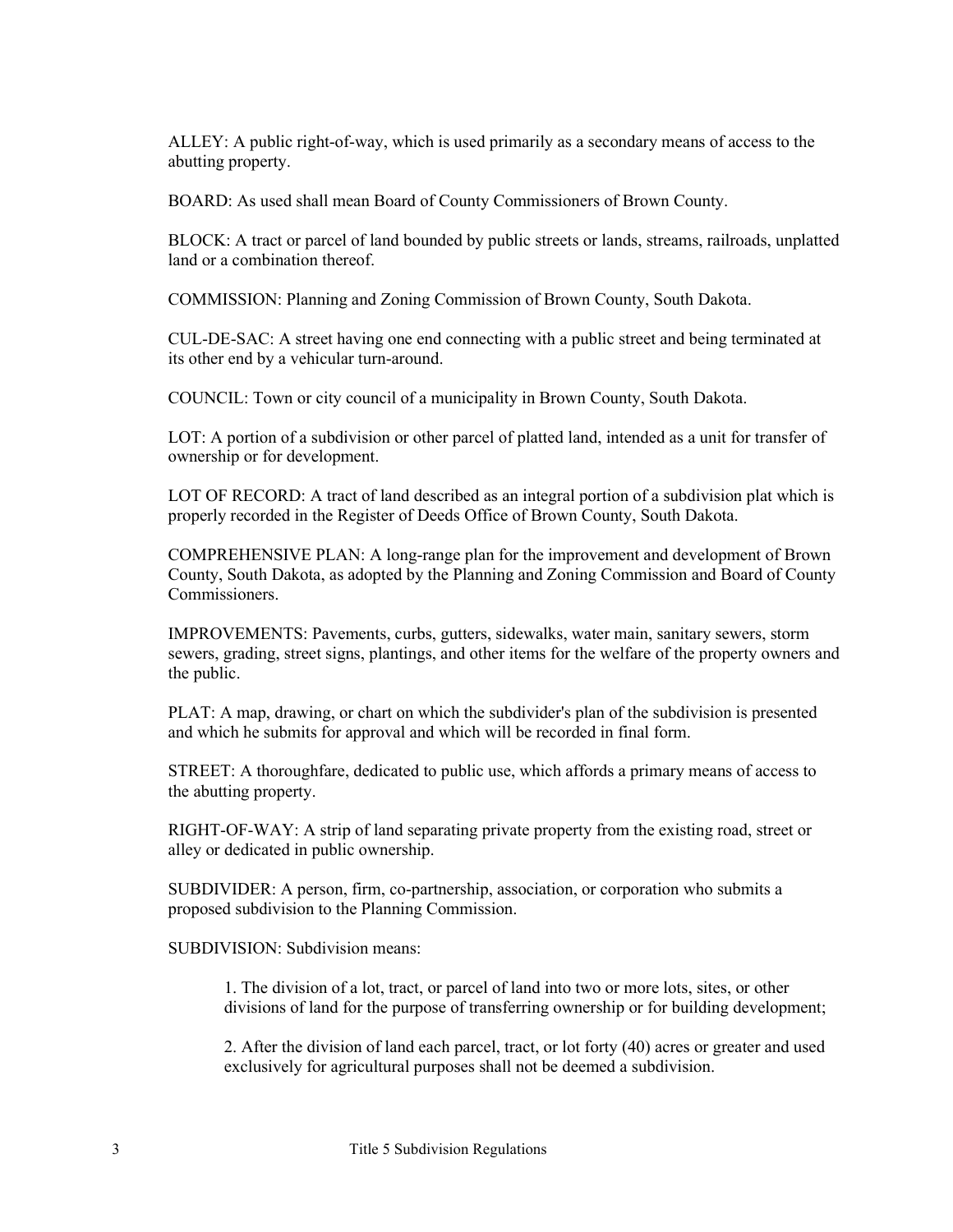WATER COURSE, DRAINAGE WAY, CHANNEL, OR STREAM: A natural or man-made depression in which a current of surface runoff water flows following participation.

#### <span id="page-3-0"></span>**CHAPTER 5.02 PROCEDURES**

- 5.0201 Preapplication. Prior to the subdivision of any land, the subdivider or his agent shall discuss informally with the Planning Commission the proposed subdivision with reference to these Subdivision Regulations, Title 4 Zoning, and compatibility with the Comprehensive Plan.
- 5.0202 Preliminary Application Fee. The subdivider shall pay to the Zoning Administrator, to be deposited in the county-general fund, a preliminary fee of ten (\$10) dollars before the application.
- 5.0203 Preliminary Application. The subdivider or his agent shall prepare and submit to the Planning Commission the following:

1. Six (6) copies of the preliminary plat, drawn to a scale of one (1) inch to two hundred (200) feet or larger. All preliminary submittals shall be in conformance with the design standards set forth in Chapter 5.05 of this Title and shall include or be accompanied by the following information:

a. Receipt for preliminary fee.

b. Proposed name of the subdivision, which shall not duplicate previously filed plat names

c. A date, scale, north point, and key map showing the general location of the proposed subdivision in relation to surrounding development.

d. Names and addresses of the subdivider, engineer, surveyor, or landscape architect responsible for the survey or design.

e. Location of boundary lines in relation to section or quarter section lines, including a legal description of the property.

f. Existing contours wherever five (5) feet of deviation occurs.

g. Location, width, and name of existing or platted streets and alleys, railroads, utilities, rights-of-way or easements, parks, and existing structures within the proposed subdivision and their relationship to the same of adjacent subdivisions.

h. Zoning classification and existing and proposed land use.

i. Written and signed statements explaining how and when the subdivider proposes to provide and install all required sewers or other suitable sanitary disposal systems, water supply, pavement, sidewalks, drainage ways, and other required improvements.

j. Written and signed statements by the appropriate officials, obtained by the subdivider, ascertaining the availability of gas, electricity, and water to the proposed subdivision.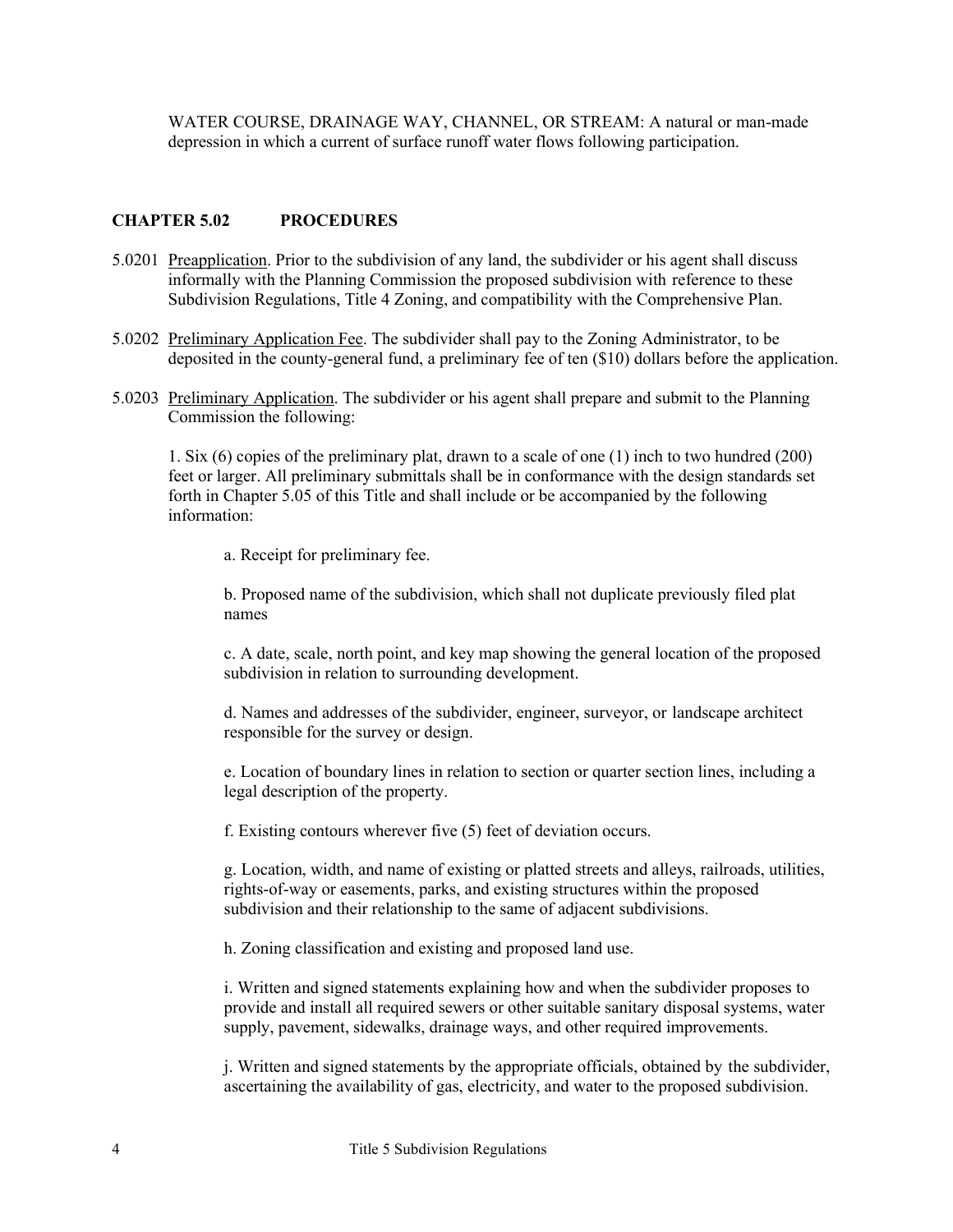k. Layout, number, and approximate dimensions of lots and the number of each block.

l. The owner of any parcel of land proposing to develop such land for residential or commercial purposes shall obtain written approval of the proposed access to an abutting highway or street from the appropriate highway or street authority. The approval shall be obtained prior to filing of the plat in accordance with this chapter and may not replace the need for any permits required by law.

2. The preliminary plat must be submitted to the Zoning Administrator at least ten (10) days prior to action by the Planning Commission.

3. Before the preliminary plat is reviewed, the governmental entity (town or township) in which the proposed subdivision is located will be notified at least five (5) days in advance of the preliminary plat review date.

4. The Commission shall approve or disapprove the preliminary plat within sixty (60) days. Approval of the preliminary plat by the Commission shall be void at the end of one (1) year unless a final plat has been submitted.

5. If the Planning Commission finds that land proposed to be subdivided is unsuitable for subdivision development due to flooding, bad drainage, steep slopes, rock formations and/or other such conditions as may increase the danger of health, life or property or aggravate erosion or flood hazards; and, if from adequate investigations, conducted by all the public agencies concerned, it has been determined that in the best interest of the public the land should not be platted and developed for the purpose proposed, the Planning Commission may not approve the land for subdivision unless adequate methods are formulated by the subdivider for meeting the problems that will be created by the subdivision and development of the land.

6. Upon approval of the preliminary plat, the subdivider may proceed with the preparation of the final plat. If disapproved, the subdivider may appeal the Board of County Commissioners to overturn the decision of the Planning Commission.

## 5.0204 Final Plat Application.

1. The subdivider shall pay to the Zoning Administrator a final application fee after preliminary approval and before final application. The fee shall be twenty-five (\$25) dollars plus one (\$1) dollar per acre for all parcels or lots larger than one (1) acre in size, rounded to the next highest whole number.

2. Exemption (also see Chapter 5.06) whenever the preliminary application is waived, final plats must be submitted to the Zoning Administrator at least five (5) working days prior to its review by the Planning Commission.

5.0205 Final Plat Requirements and Approval. The subdivider shall prepare and submit to the Planning Commission the following, prepared by land surveyor registered in the State of South Dakota:

1. Six (6) copies of the final plat at a uniform size of fifteen (15) inches by twenty-six (26) inches. All final plat submittals shall be in conformance with the design standards set forth in Chapter 5.05 of this Title and shall include or be accompanied by the following information:

a. The name of the subdivision, location by section, township, range, county, and state.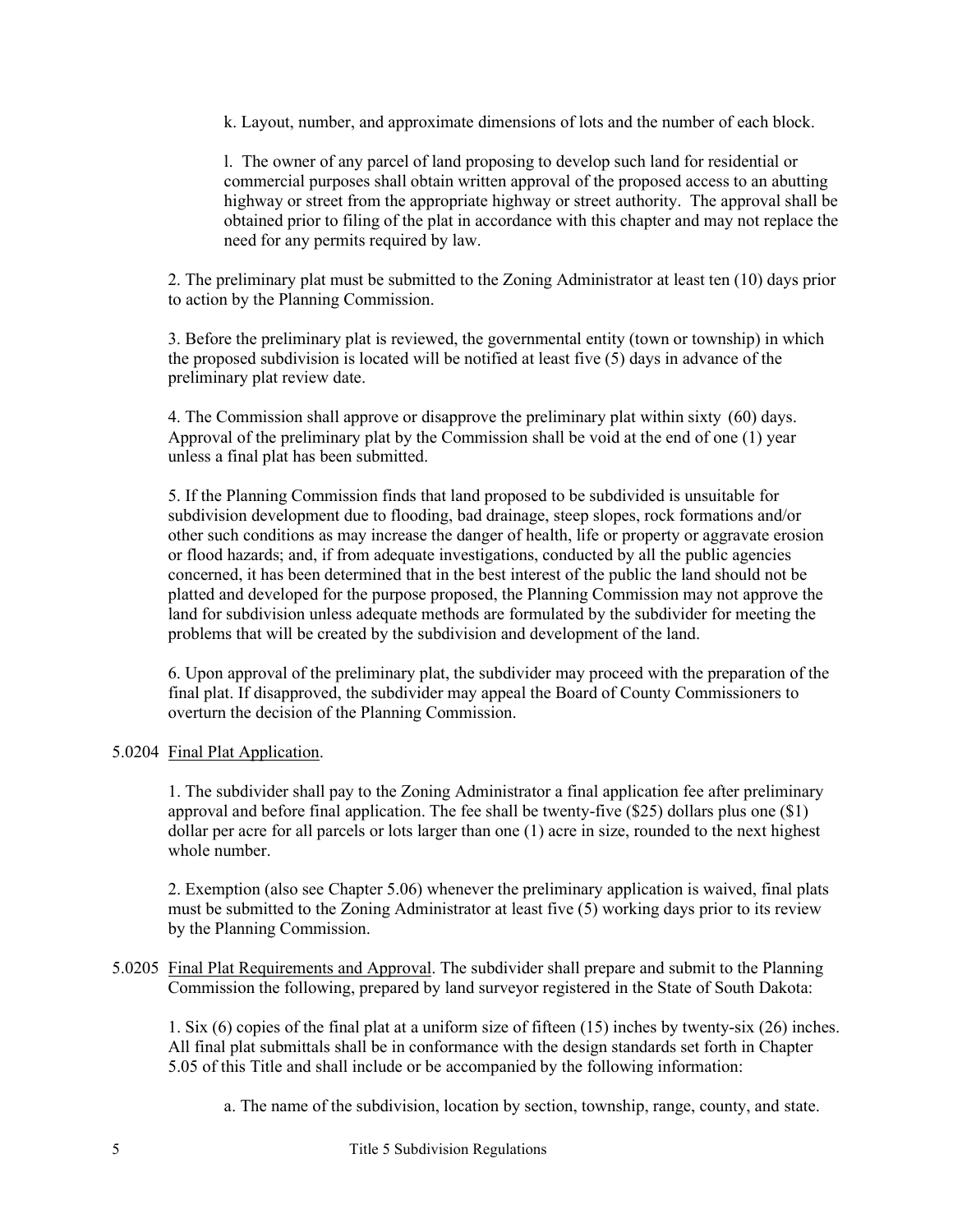b. Name(s) of the subdivider, engineer, surveyor or landscape architect responsible for the survey or design.

c. A scale, north point and key map, showing the general location of the proposed subdivision in relation to the surrounding development and in relation to the section in which it is located.

d. The exact location and layout of lots, streets, alleys, easements, and other public ground with accurate dimensions in feet and decimals of feet, interior angles, length of radii and/or arcs of all curves, together with the names of all streets.

e. Location and description of all monuments.

f. Descriptive boundaries of the subdivision, based on an accurate traverse giving angular and linear dimensions that must be mathematically close.

g. Notarized certificate signed and acknowledged by all parties having any titled interest in or lien upon the land subdivider consenting to the plat, including dedication of all streets, alleys and public ways, parks or other public grounds, or lands for charitable, religious, or educational purposes, if any, and granting easements.

h. Certificate signed by the County Treasurer stating that there are no regular or special taxes due or delinquent against the property described in the plat.

i. One (1) copy of any private restriction or covenants affecting the subdivision or any part thereof.

j. The following format shall be used for the required signatures:

1.Owner's Certificate;

2.Surveyor's Certificate;

3.Treasurer's Certificate;

4.Planning/Zoning Commission Certificate;

5.Governing Body Certificate;

6.Director of Equalization Certificate; and

7.Register of Deeds Certificate.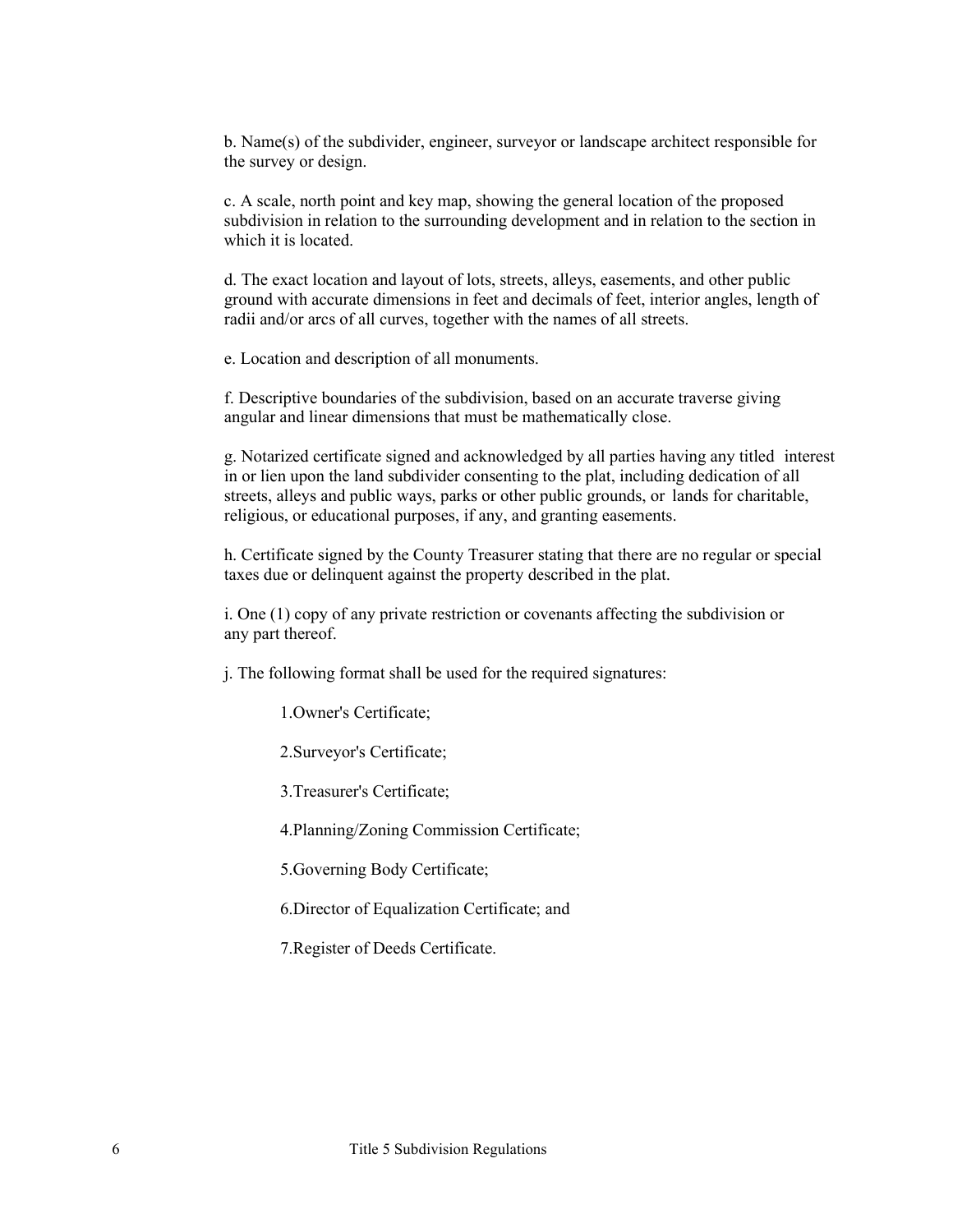#### <span id="page-6-0"></span>**CHAPTER 5.03 DESIGN STANDARDS**

5.0301 General Standards. Land within the proposed subdivision which the Planning Commission finds to be unsuitable for subdividing due to flooding or bad drainage shall not be subdivided until the objectionable features have been eliminated or until adequate safeguards against such objectionable features are provided.

#### 5.0302 Streets and Alleys.

1. Streets in the subdivision normally shall connect with streets already dedicated in adjoining or adjacent subdivisions.

2. Minor residential streets shall be planned as to discourage through traffic. Permitted cul-desacs shall not be longer than four hundred (400) feet and shall terminate with a turnaround having a curb line diameter of not less than eighty (80) feet. This also applies to private roadways.

3. Centerline offsets of intersecting streets shall be avoided, but where necessary shall be not less than one hundred fifty (150) feet.

4. Blocks in residential subdivisions shall be not less than three hundred (300) feet long and not more than one thousand two hundred (1,200) feet long.

5. Half streets shall be prohibited except where essential to the reasonable development of the subdivision or where it is found to be practical to require the dedication of the other half when adjoining property is subdivided.

6. Under normal conditions streets shall be laid out so as to intersect as nearly as possible at right angles, except where topography or other conditions justify variations. More than four (4) approaches to any intersection shall be prohibited.

7. Alleys shall be provided in commercial and industrial districts except where other definite and assured provision is made for service access.

8. The right-of-way widths and pavement widths (back-to-back of curb) for interior streets and alleys included in any subdivision shall not be less than the minimum dimensions for each classification as follows:

| MINIMUM TYPE                    | DRIVING WIDTH             | <b>ROW</b> |
|---------------------------------|---------------------------|------------|
| Major Arterial Streets (County) | 28                        | 100        |
| Secondary Streets (Townships)   | 28                        | 66         |
| Local Streets                   | 24, if off-street parking | 50         |
|                                 | 44, if on-street parking  |            |

9. The horizontal alignment on all streets where the centerline deflects two (2) degrees or more shall be as follows:

| RADII OF HORIZONTAL CURVES |
|----------------------------|
| 700' minimum               |
| $100'$ minimum             |
|                            |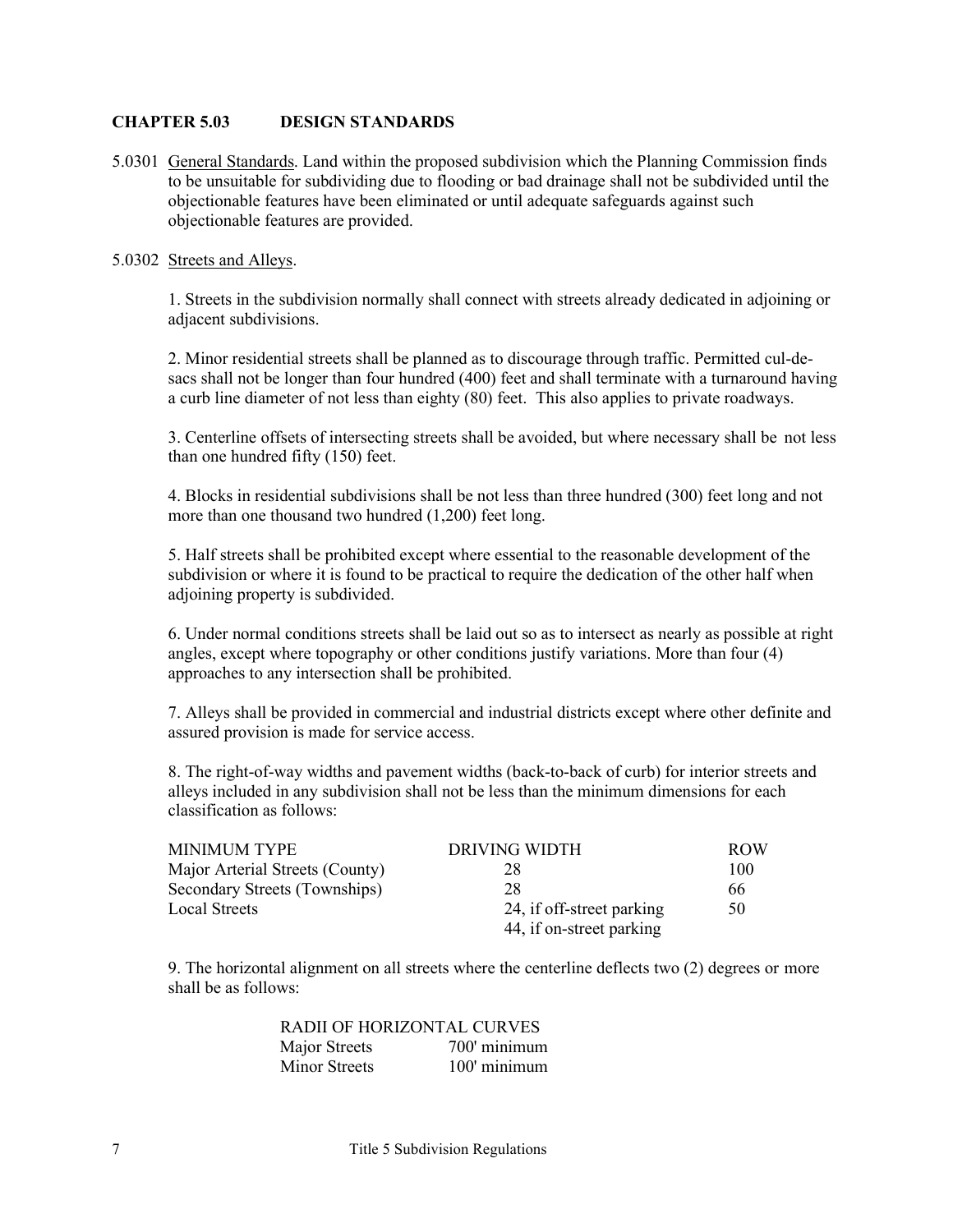10. New Subdivisions - The acceptance of a plat by the Brown County Commission does not obligate the County to maintain the roads of a rural subdivision. Until the County accepts the subdivision roads for maintenance and designates those roads as part of the Brown County Secondary Road System, the County is not responsible for maintenance. It is the policy of Brown County not to designate roads as secondary roads and accept them for maintenance in any additional rural subdivisions. To protect the safety and welfare of the citizens, roads shall be constructed in conformance to the standards as stated in Brown County Ordinance Title 5.

11. All subdivision roads shall be permanently dedicated as public rights-of-way or shown as private roadways. For the dedication of public right-of-way, the plat shall include a certificate for township acceptance of the road dedication or the owner's certificate shall describe the legal responsibilities for construction, repair and maintenance of said roads.

## 12. **MINIMUM ROAD IMPROVEMENTS AND DESIGN STANDARDS Arrangement and Design.**

A) Roads shall provide public convenience and safety and shall be related appropriately to the topography and arranged so that building sites are at or above the road grade. B) All new subdivision roads (including private roads) shall be properly integrated with the existing system of roads; there should be a road connecting adjacent subdivisions where topographical and land use considerations permit. Roads shall be completed prior to the issuance of building permits per plan and specifications provided for.

C) To insure consistent signage throughout the County, developer or owner shall install road signs at all road intersections, both public and private, and along roads within the new subdivision, at such places, manner and in accord with specifications as approved by the County Highway Superintendent. Signs shall be installed prior to the issuance of any building permits.

D) All section line roads shall be extended to the boundary lines of the tract to be subdivided on the side the subdivision is accessed, unless prevented by topography or other physical conditions.

E) The arrangement of all roads shall be such as not to cause hardship to adjoining landowners when they plat their own land and seek access to the roads.

F) All subdivision roads shall be permanently dedicated as public rights-of-way and accepted by the Brown County Commission, or shown as private roadways.

G) Dead end roads or streets are prohibited except that where the Comprehensive Plan indicates a road is to continue past the developer's property, a temporary dead end with a turnaround may be allowed until such time as the road is continued.

H) Half road or streets are prohibited, except that they may be required to complete the remaining half of the highway already dedicated or where the Comprehensive Plan indicates that the alignment of the road will center on the property line.

## 13. **Minimum Road Right-of-Way.**

A) Roads shall have a minimum publicly dedicated right-of-way of 66 feet. An easement of 66 feet shall be reserved for private roadways. A right-of-way of 100 feet may be required on any roads built on section lines or designated as arterial or collector. The owner shall dedicate 17 feet of added right-of-way on the side of any section line r-ow wherever the owner's land abuts the section line r-o-w.

#### 14. **Section Line Road Standards.**

A) A Developer subdividing off a Section Line Road, will be required to work in partnership with the governing body whether Township or County, to assure that the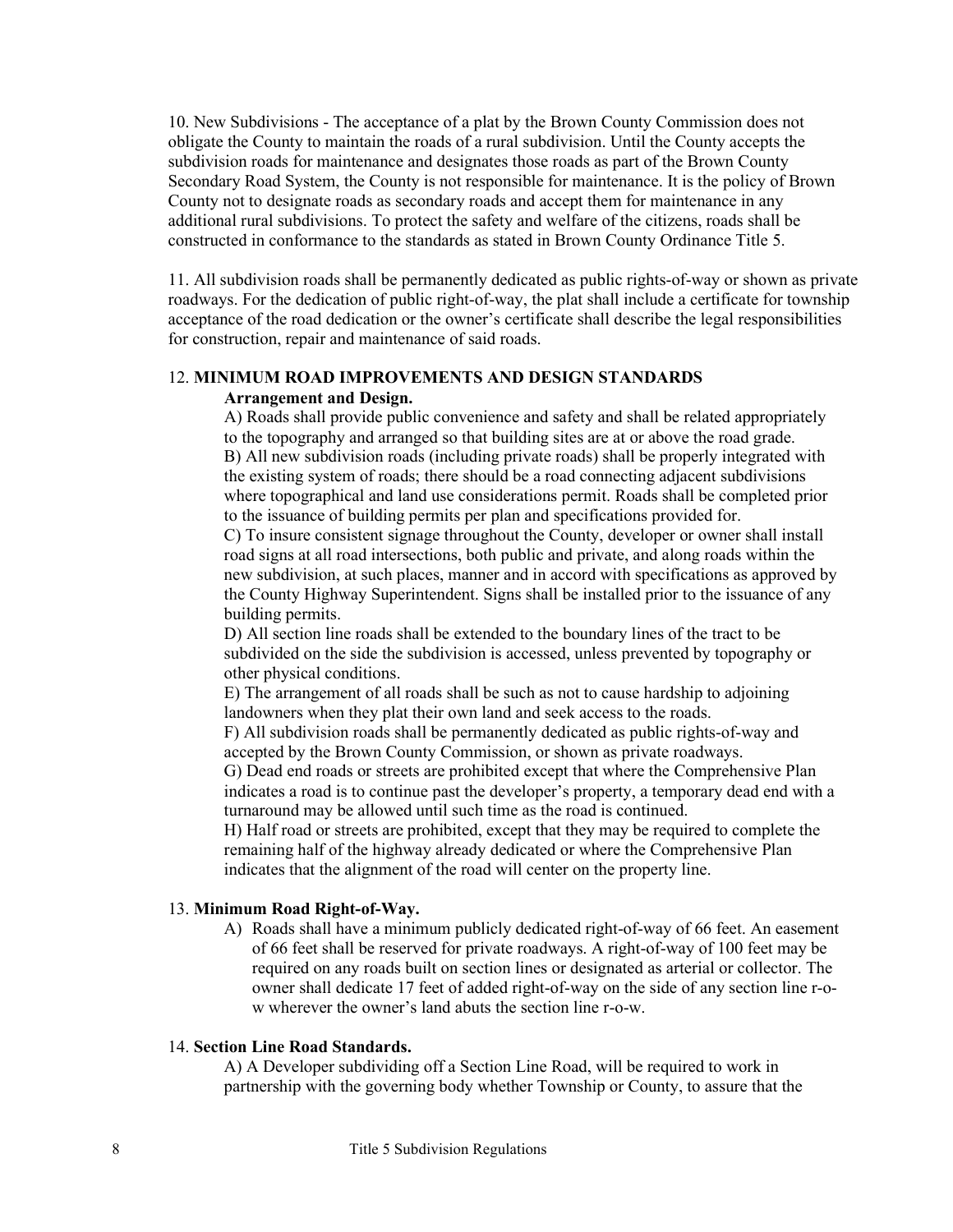design criteria for section line roads to said development shall be in accordance with the South Dakota Department of Transportation Secondary Road Plan (Revised 1997). B) Access from individual lots within a subdivision onto an arterial road shall be

prohibited.

Frontage roads are not encouraged but may be considered when special circumstances warrant.

C) Driveway spacing and sight distance requirements shall be in accordance with SDDOT standards, and the location of all entrances to public roads shall be approved in writing by the governmental agency having jurisdiction.

D) Minimum width of the driving surface shall be 24 feet, plus two-foot shoulders. The inslope of the road shall be a minimum depth of 3 feet wide with a maximum slope of 4:1, ditch bottoms of 10 feet wide, and minimum backslopes will vary. The minimum clear zone shall be 10 feet wide.

E) Gravel roads shall have an initial three-inch lift of gravel spread over the driving surface. This lift shall be compacted. A second three-inch lift of gravel shall be spread over the driving surface within one year of the first lift. Asphalt, Portland cement concrete surfaces, and granular surfaces shall be constructed in accordance with specifications of the South Dakota Department of Transportation (SDDOT). Asphalt surfaces shall, at a minimum, is a 6-inch granular base course with a 4-inch thickness of asphalt or a 7-inch thickness of Portland cement concrete.

F) Culverts under roadways or driveways shall be R.C.P or C.M.P. Culverts 24" and less in diameter shall have sloped end sections if placed across main roads and shall have safety ends if placed across an approach. Larger culverts will not require end sections if the ends of the culvert are extended beyond the safety zone. The safety zone shall be determined by use of tables in the South Dakota Department of Transportation Secondary Road Plan.

G) The size of culverts shall be determined by a drainage study for the entire drainage basin. The minimum culvert diameter shall be 18 inches. The minimum culvert size for individual driveways shall be 18".

H) Seeding of ditches and other erosion protection measures shall be employed after grading is completed to minimize erosion.

Exception: If a parcel of land is to be developed or improved for an individual residence then an alternate road design for access to such parcel may be considered by the Brown County Commission. (The intent of this exception is for a single-family residence only. If this parcel or adjacent parcels are further developed and/or subdivided for residential use, all applicable zoning ordinances, subdivision ordinances and road standards adopted by Brown County shall be in effect).

I) The sub divider upon completion of all the improvements shall request in writing a final inspection by the County Highway Superintendent or Township official.

J) The sub divider shall maintain all improvements for one year after completion as verified by the inspection of the County Highway Superintendent or Township official. Maintenance shall be guaranteed by cash deposited with the County Commission or

Township Board by the posting of a maintenance bond in favor of the County Commission or Township Board both in the amount of five percent of the estimated cost of the improvements. Thereafter the county or township, whichever is applicable, may maintain the improvements in accordance with a duly adopted annual improvement and/or maintenance program which may require special assessments from the individual property owners.

K) The County Commission or Township Board may by resolution accept streets after receipt of a written notice of a satisfactory final inspection by the County Highway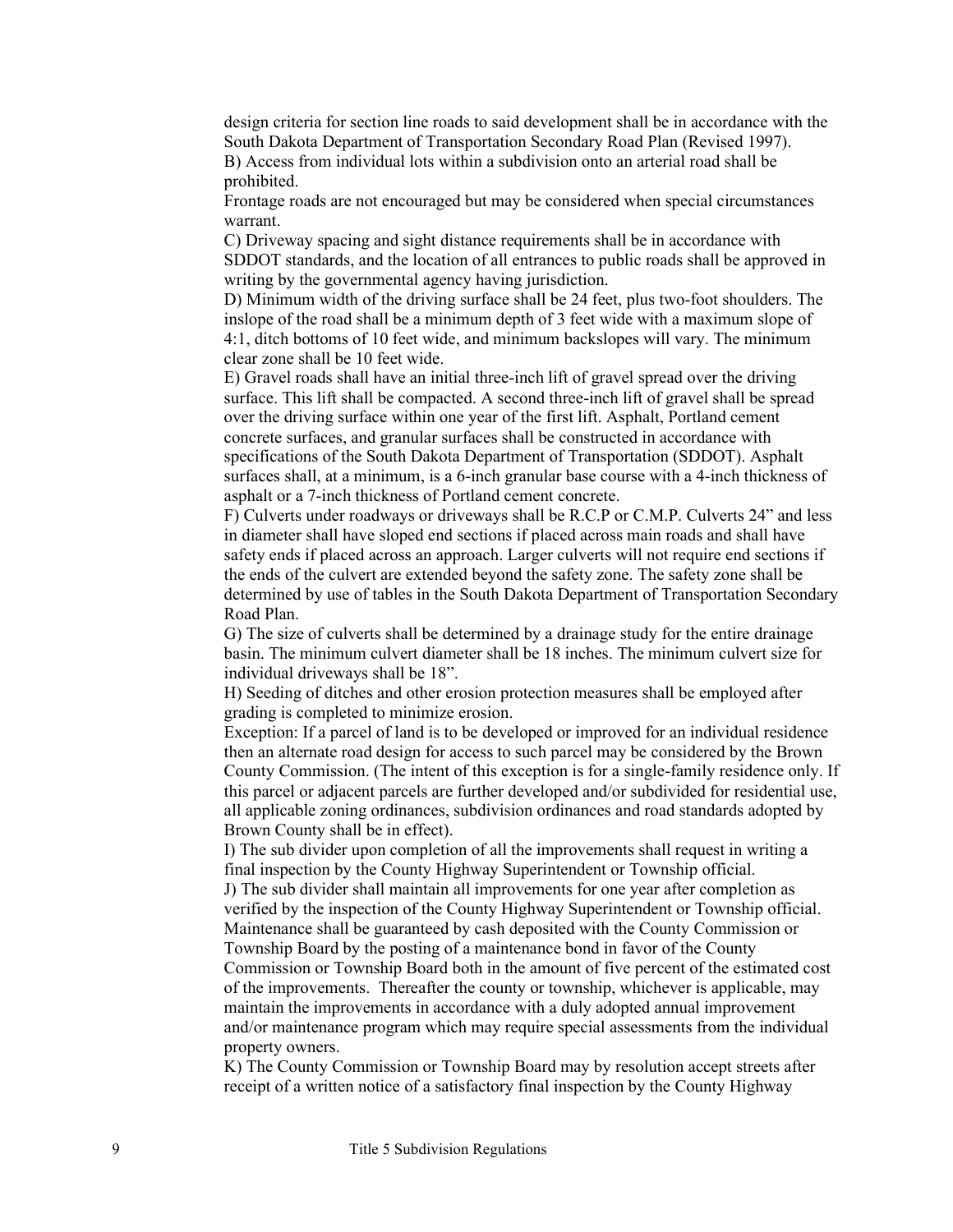Superintendent or Township official and the posting of a maintenance guarantee by the sub divider.

#### 15. **Subdivision Road Standards.**

A) Design Criteria for subdivision roads shall be in accordance with the South Dakota Department of Transportation Secondary Road Plan (Revised 1997).

B) Access from individual lots within a subdivision onto an arterial road shall be prohibited.

Frontage roads are not encouraged but may be considered when special circumstances warrant.

C) Driveway spacing and sight distance requirements shall be in accordance with SDDOT standards, and the location of all entrances to public roads shall be approved in writing by the governmental agency having jurisdiction.

D) Minimum width of the driving surface shall be 20 feet, plus two-foot shoulders. The minimum slopes shall be 3:1 and the minimum clear zone shall be 10 feet wide.

E) Gravel roads shall have an initial three-inch lift of gravel spread over the driving surface. This lift shall be compacted. A second three-inch lift of gravel shall be spread over the driving surface within one year of the first lift. Asphalt, Portland cement concrete surfaces, and granular surfaces shall be constructed in accordance with specifications of the SDDOT. Asphalt surfaces shall, at a minimum, is a 6-inch granular base course with a 4-inch thickness of asphalt or a 7-inch thickness of Portland cement concrete.

F) Culverts under roadways or driveways shall be R.C.P or C.M.P. Culverts 24" and less in diameter shall have sloped end sections if placed across main roads and shall have safety ends if placed across an approach. Larger culverts will not require end sections if the ends of the culvert are extended beyond the safety zone. The safety zone shall be determined by use of tables in the South Dakota Department of Transportation Secondary Road Plan.

G) The size of culverts shall be determined by a drainage study for the entire drainage basin. The minimum culvert diameter shall be 18 inches. The minimum culvert size for individual driveways shall be 18".

H) Seeding of ditches and other erosion protection measures shall be employed after grading is completed to minimize erosion.

I) Streets with curb and gutter shall meet the requirements in the attached cross section for a curb and gutter street.

Exception: If a parcel of land is to be developed or improved for an individual residence then an alternate road design for access to such parcel may be considered by the Brown County Commission. (The intent of this exception is for a single-family residence only. If this parcel or adjacent parcels are further developed and/or subdivided for residential use, all applicable zoning ordinances, subdivision ordinances and road standards adopted by Brown County shall be in effect).

J) The sub divider upon completion of all the improvements shall request in writing a final inspection by the Township official.

K) The sub divider shall maintain all improvements for one year after completion as verified by the inspection of the Township official. Maintenance shall be guaranteed by cash deposited with the Township Board by the posting of a maintenance bond in favor of the Township Board both in the amount of five percent of the estimated cost of the improvements. Thereafter the township may maintain the improvements in accordance with a duly adopted annual improvement and/or maintenance program, which may require special assessments from the individual property owners.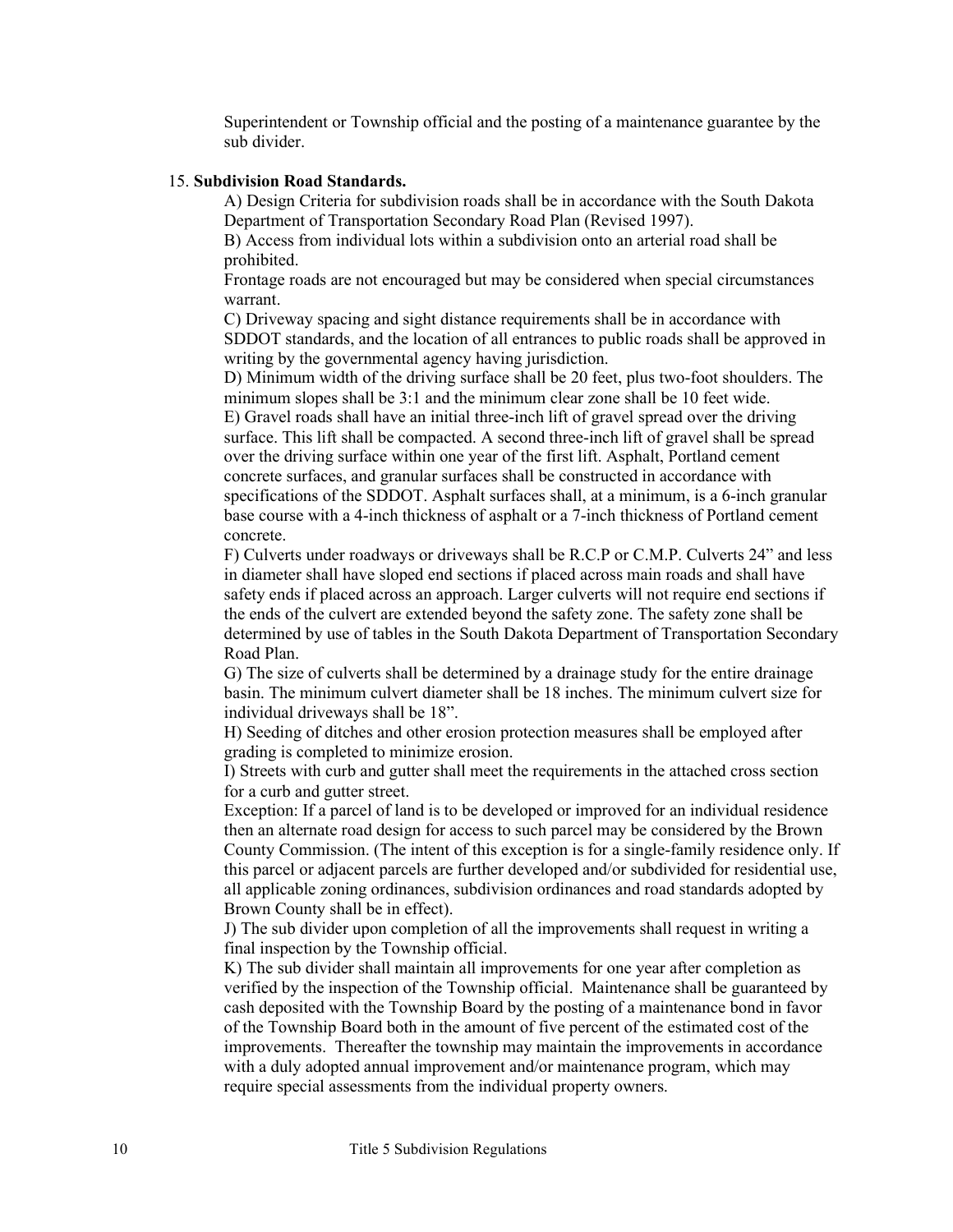L) The Township Board may by resolution accept streets after receipt of a written notice of a satisfactory final inspection by the Township official and the posting of a maintenance guarantee by the sub divider or by individuals/homeowner association. Homeowner association incorporation papers and letters of assurance with the Township are filed with plat of properties.

#### 16. **Private Roadways.**

A) Private roadways shall be indicated on the plat and shall not be included as part of any required lot area or setback.

B) Any private roadway approved by the County shall provide permanent unobstructed access to the area it serves. The erecting of any structure within the private roadway easement, which would in any way interfere with the use of such private roadway by the public or any governmental agency will not be permitted.

C) Any plat presented for County Commission approval, which shows a private roadway as a means of access shall provide language in the Planned Unit Development (P.U.D.) reserving the private road as a permanent unobstructed access easement and establishing private responsibility for maintenance of the roads, including a permanent road maintenance agreement as part of covenants or an otherwise recordable instrument. D) All road standards specified in Section 5.03 shall also apply to private roadways. E) The sub divider shall maintain all improvements for one year after completion and then private roads are maintained by individuals or a homeowner association. Homeowner association incorporation papers and letters of assurance with the County

and/or Townships are filed with plat of properties.

#### 17. **Intersections and Approaches.**

A) Acute angles at road intersections are to be avoided in so far as possible, but in no case with an angle of less than 80 degrees be permitted.

B) Not more than two roads shall intersect at one point unless specifically approved.

C) Intersection offsets of less than 300 feet shall not be permitted

D) Two approaches may be permitted on each side of each half-mile segment of county primary highways. Where possible, the approaches on the opposite side of the highway shall be at the same location.

E) No approach shall be constructed in private subdivisions without first obtaining an approach permit from the Brown County Highway Superintendent. The landowner shall be responsible for constructing the approach in conformance with specifications relating to location, width, in-slope, safety, culvert size, drainage, and other factors as determined by the Brown County Highway Superintendent. Approaches shall be in compliance with the South Dakota Department of Transportation's Road Design Manual.

18. No building permits shall be issued until all required road improvements have been completed per plan and specifications provided for.

#### 5.0303 Lots.

1. Side lot lines shall be approximately at right angles to straight street lines or radial to curved street lines.

2. Every lot shall abut and have access to a public street.

3. Double frontage lots shall be avoided except where they back upon a major street.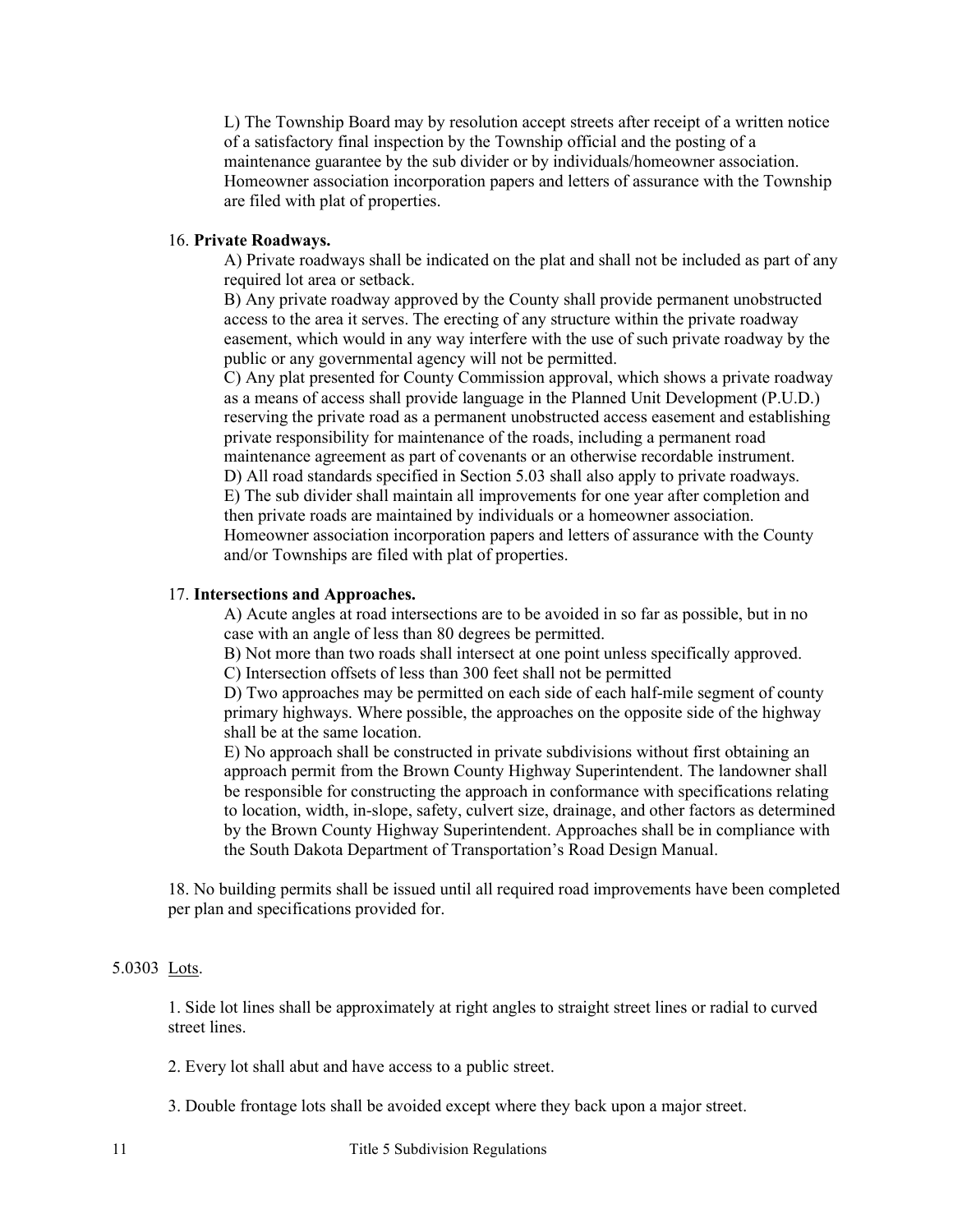#### 5.0304 Easements.

1. Easements on rear or side lot lines shall be provided for sanitary sewers where necessary and shall be a total of at least ten (10) feet wide on each side.

2. Where a subdivision is traversed by a water course, drainage way, channel, or stream, there shall be provided a storm water easement or drainage right-of-way of such width as will be adequate for both water flow and maintenance operations.

5.0305 Flood Designated Areas. When located within flood prone areas as designated on the Flood Insurance Rate Map (FIRM), all subdivision proposals:

1. Shall be consistent with the need to minimize flood damage;

2. Shall have public utilities and facilities such as sewer, gas, electrical, and water systems located and constructed to minimize flood damage;

3. Shall have adequate drainage provided to reduce exposure to flood damage and shall not put additional burden on adjacent land owners; and

4. Shall provide base flood elevation data for subdivision proposals and other proposed development which contain at least fifty (50) lots or five (5) acres (whichever is less).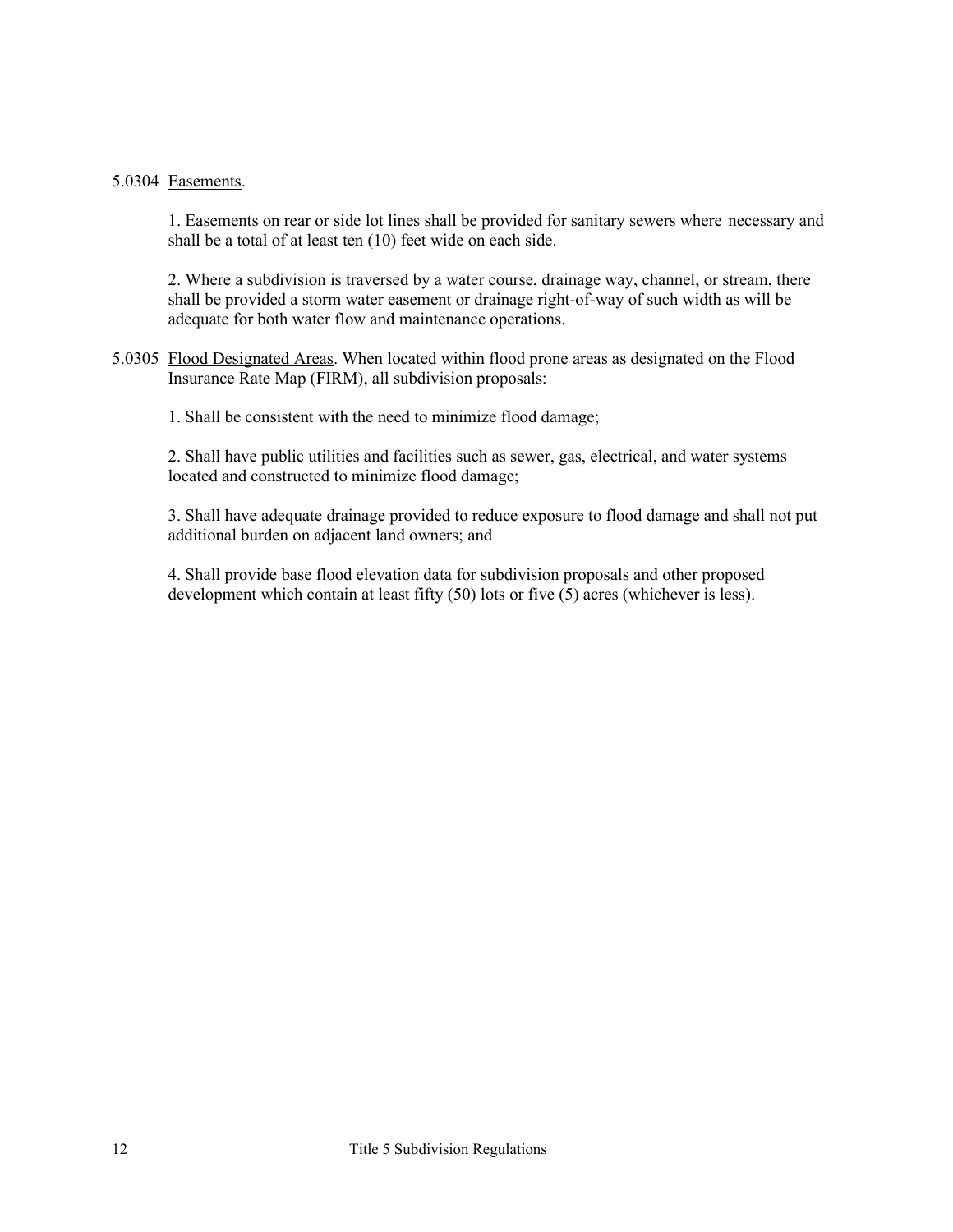## <span id="page-12-0"></span>**CHAPTER 5.04 IMPROVEMENTS**

5.0401 Improvements. It shall be the responsibility of the subdivider to install in accordance with plans, specifications, and data certain required improvements as follows:

1. Staking -- The external boundaries and corners of each block and lot shall be monumented by iron rods, pipes, or pins not less than one (1) inch in diameter and extending at least twenty-four (24) inches below grade.

2. Streets -- All streets shall have a gravel surface as specified by Chapter 5.03 Design Standards. All streets shall be installed prior to the sale of lots adjoining that street.

3. Sanitary Sewer -- Where a municipal sanitary sewer is accessible by gravity flow within two hundred (200) feet of the final plat, the subdivider shall submit to the Town or City Council his plans for connection with a trunk line to the existing system. The Town or City Council shall then inform the subdivider of the trunk line size requirements as per anticipated development in the general area. Where a municipal sanitary sewer is not accessible by gravity flow within the two hundred (200) feet of the final plat, the subdivider shall make provision for the disposal of sewerage as required by law. Where a municipal sanitary sewer accessible by gravity connection is not within two hundred (200) feet of the final plat, but where plans for the installation of city sanitary sewers within such proximity to the plat have been prepared and construction will commence within twelve (12) months from the date of the approval of the plat, the subdivider shall be required to install sewers in conformity with such plans.

4. Water Mains -- Where a public water supply is within five hundred (500) feet of a proposed subdivision, the subdivider shall install, or have installed, a connection to each lot prior to the paving of the street, as according to the County requirement(s). Where a public water supply is not available, each lot in a subdivision shall be furnished with a water supply system with proper provisions for the maintenance thereof.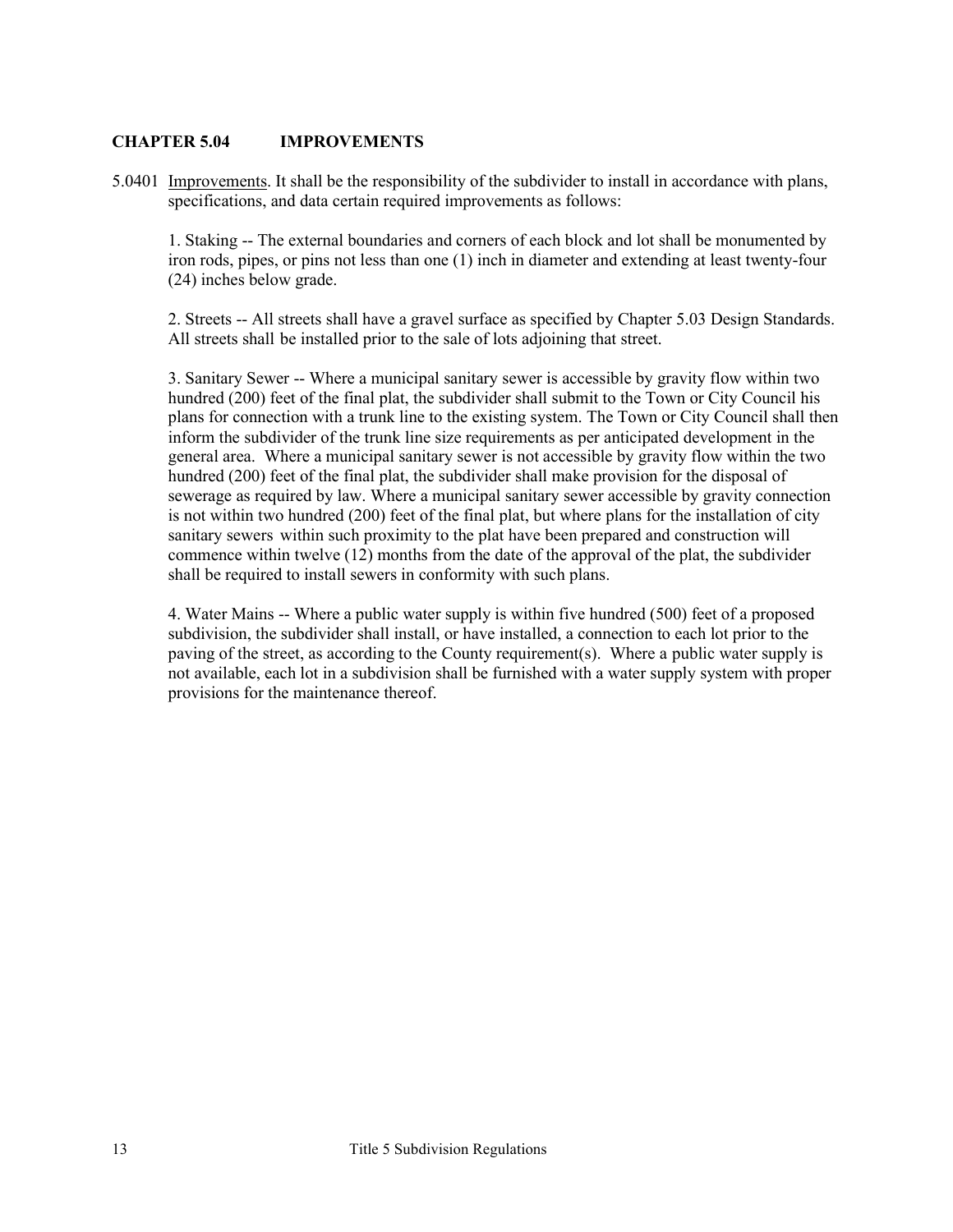## <span id="page-13-0"></span>**CHAPTER 5.05 COVENANTS AND GUARANTEES**

5.0501 Restrictive Covenants. The subdivider may, at his own expense, restrict the use of such premises as contained in a subdivision plat by means of restrictive covenants which are reviewed by the Planning Commission and approved by the County Commissioners. Any such covenants shall be included as deed restrictions on the final plat.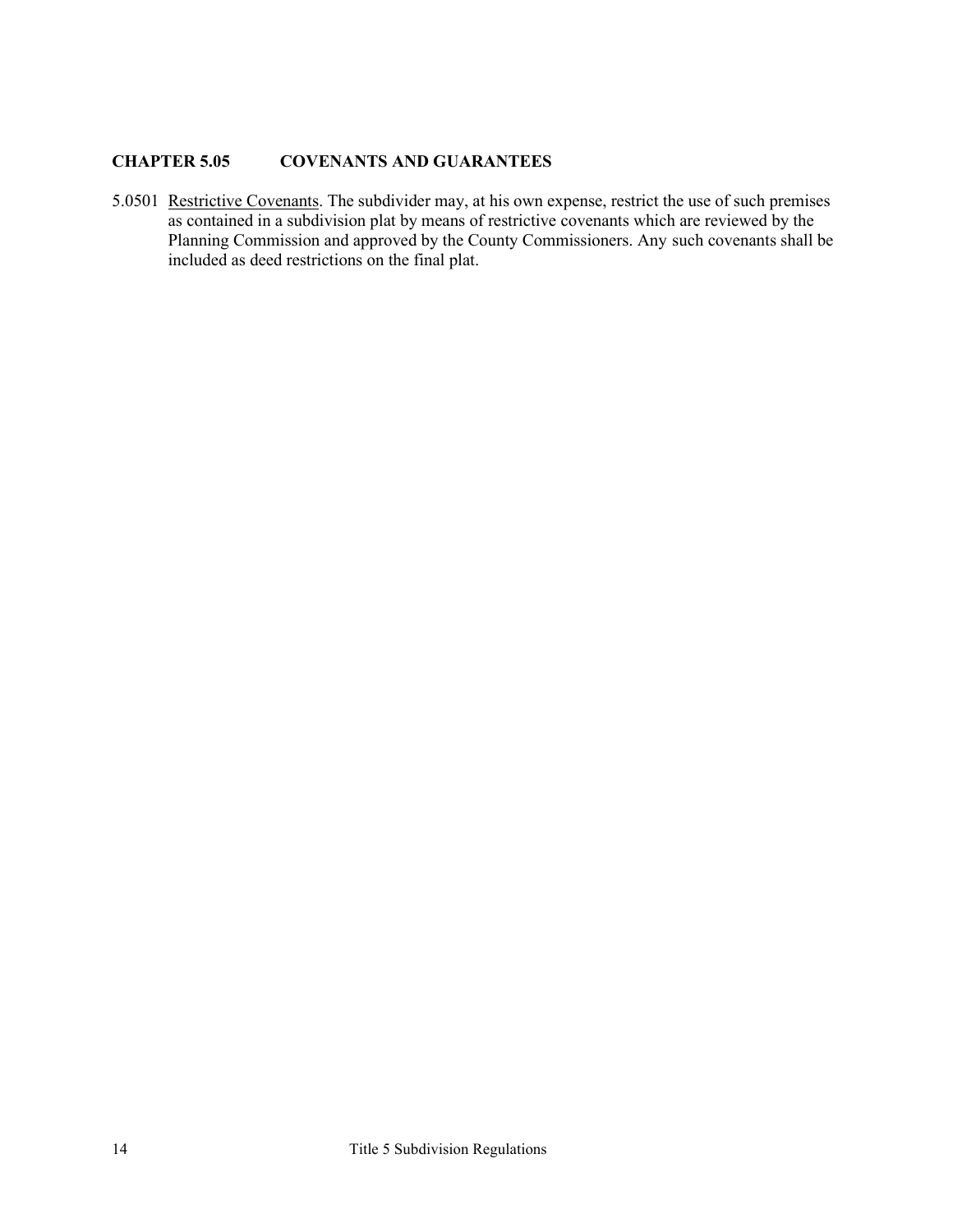# <span id="page-14-0"></span>**CHAPTER 5.06 PRELIMINARY PLAT EXEMPTION**

5.0601 Exemption from Preliminary Platting Process. For a proposed subdivision that would contain or less parcels, tracts or lots, and the building of no new streets, the preliminary process is waived.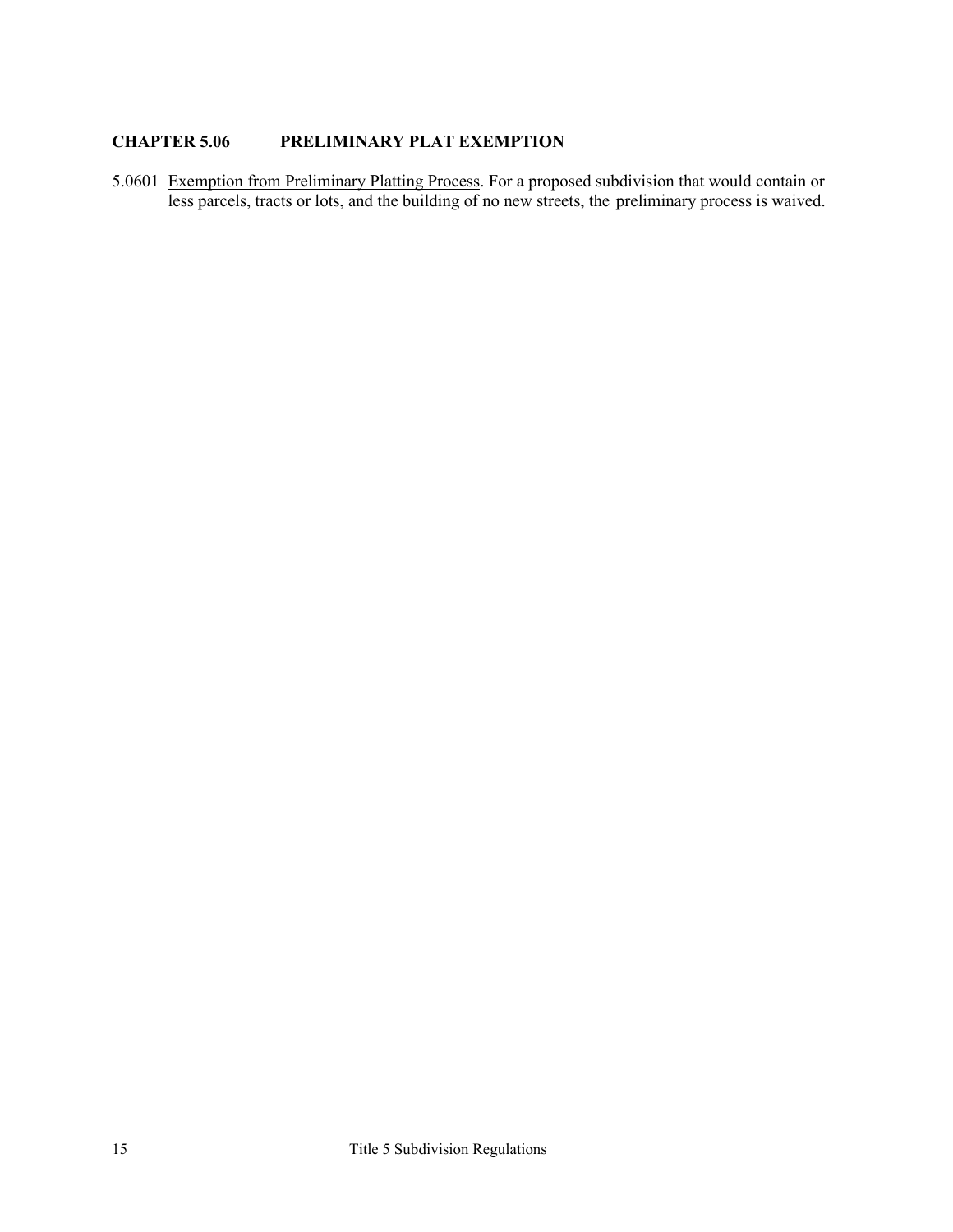## <span id="page-15-0"></span>**CHAPTER 5.07 ENFORCEMENT**

5.0701 Enforcement. No plat of any subdivision within the application of Title 5 shall be entitled to be filed or recorded in the Office of the Register of Deeds or have any validity until such plat has been prepared, approved, and acknowledged in the manner prescribed by this Title.

It shall be unlawful to sell, trade, or otherwise convey any lot or parcel of land for building purposes individually, as a part of, or in conformity with any plat, plan, or replat of any subdivision within the area subject to application of this Title unless said plan, plat, or replat shall have been approved as prescribed by this Title and filed and recorded in the Office of the Register of Deeds.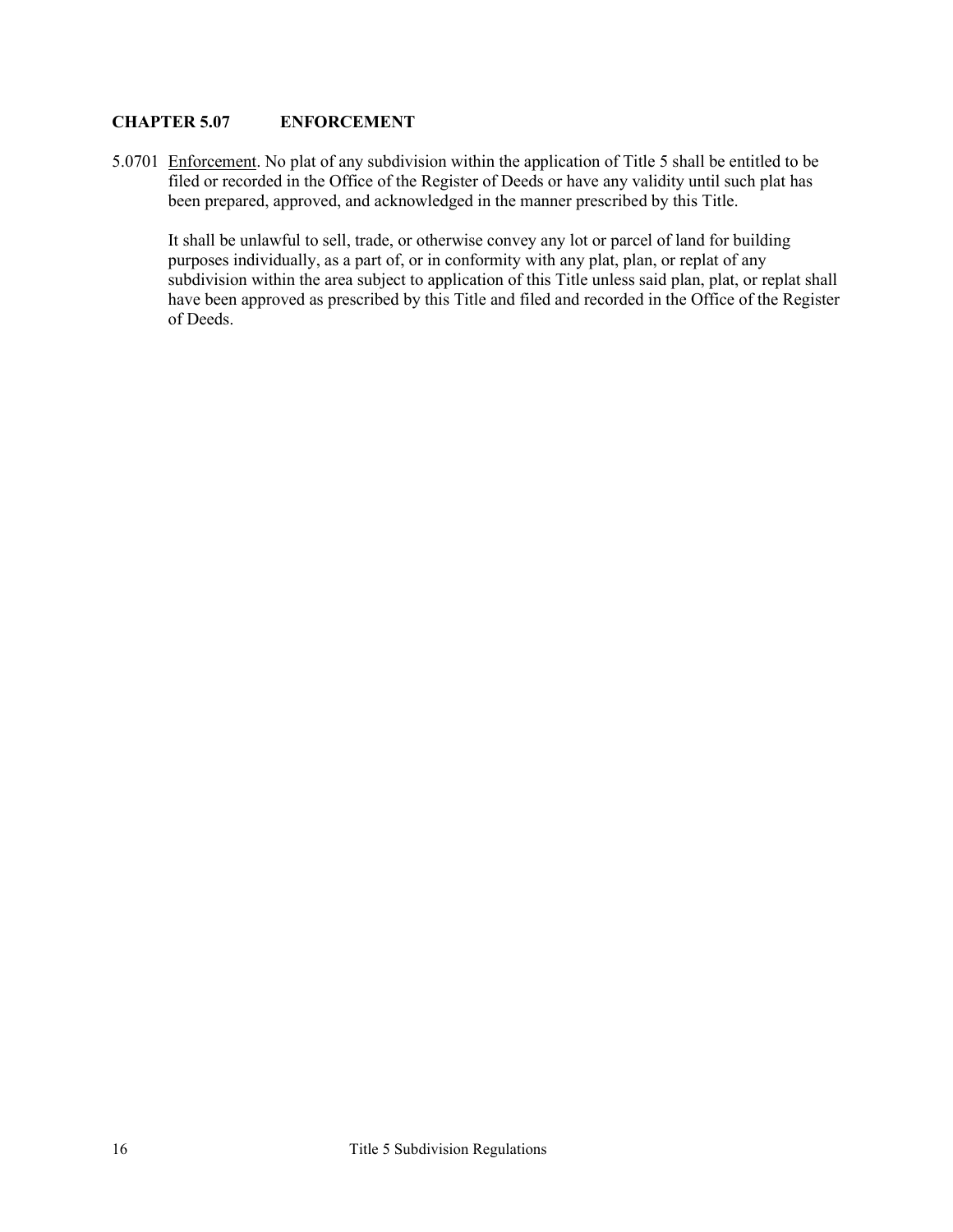## <span id="page-16-0"></span>**CHAPTER 5.08 VIOLATIONS AND PENALTIES**

5.0801 Violation of Title 5. It is declared unlawful for any person, firm, or corporation to violate any of the terms or provisions of this Title. Violation thereof shall be a misdemeanor and may be punishable by a fine of up to one hundred (\$100) dollars for each and every day that any violator fails to comply with the provisions of this Title. All fines for violations shall be paid to the County and shall be credited to the general revenue fund.

Any architect, builder, contractor, agent, or other person who commits, participates in, assists in, or maintains such violation may each be found guilty of a separate offense and suffer the penalties herein provided.

Nothing herein contained shall prevent the County from taking such other lawful action as is necessary to prevent or remedy any violation.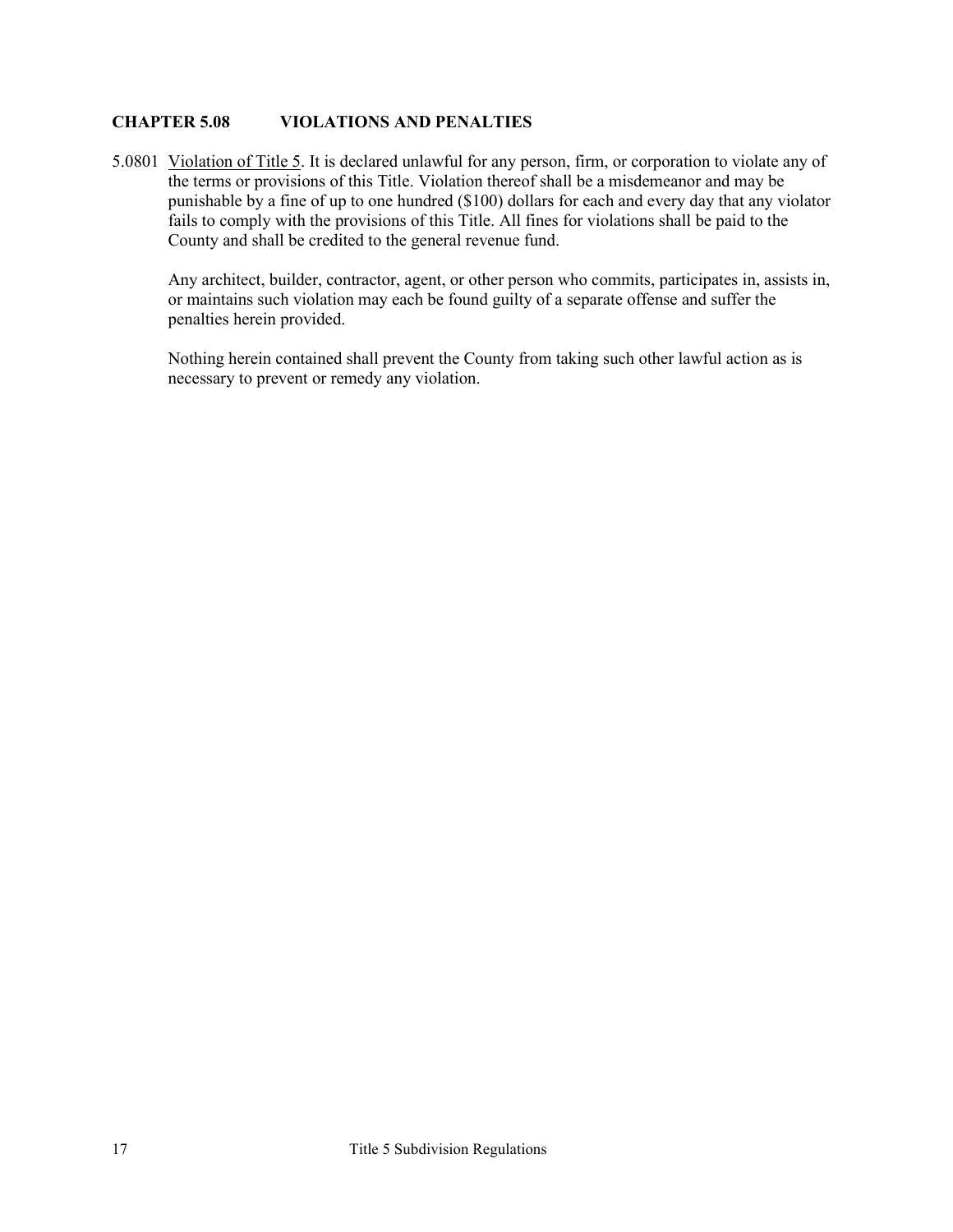## <span id="page-17-0"></span>**CHAPTER 5.09 SEVERABILITY CLAUSE**

5.0901 Severability Clause. Should any section or provision of these regulations be declared by courts to be unconstitutional or invalid, such declaration shall not affect the validity of the regulations as a whole or any part thereof other than the part so declared to be unconstitutional or invalid.